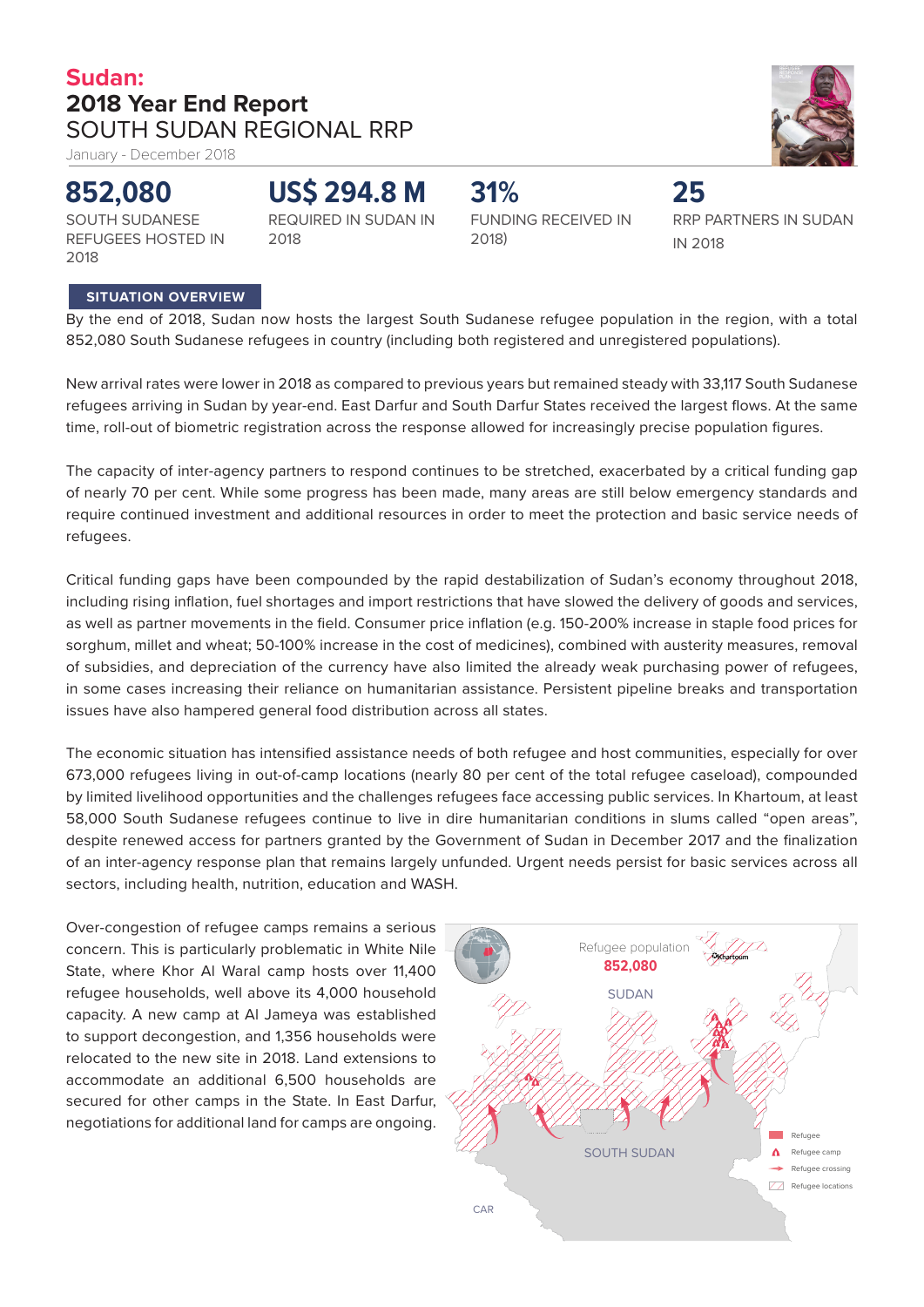## **Protection 90,087** Refugees biometrically registered in 2018

 $J_{\rm{max}}$  - December 2018 - December 2018 - December 2018 - December 2018 - December 2018 - December 2018 - December 2018 - December 2018 - December 2018 - December 2018 - December 2018 - December 2018 - December 2018 - D





Biometric registration was expanded in 2018 to cover previously unregistered out-of-camp settlements and Kordofan, East Darfur and South Darfur. Biometric registration was also initiated in May for refugee 'open areas' in Khartoum, with 38,039 registered by year end. This has improved the identification of persons with specific national **Education**<br>And **Education** needs (PSNs) and children in need of specific services. Access to birth registration continued to remains a key new arrivals across the response, with 90,087 refugees registered in remote areas of South Kordofan, West<br>Kordofan, Fast Darfur and South Darfur Biometric registration was also initiated in May for refugee 'open areas' gap across most out-of-camp settlement areas due to limited presence or outreach of Civil Registry officials.

to assistance and referral to specialized services upon arrival. Across the response, the Family Tracing and<br>Reunification (FTR) network facilitated the reunification of 294 unaccompanied and separated children (UASC) Refugees received **of South Sudanese** Reunification (FTR) network facilitated the reunification of 294 unaccompanied and separated children (UASC) with their families and relatives within Sudan. In White Nile, child protection services were established at reception centres to support children's access

Partners worked to expand community-based protection mechanisms including self-management structures and protection networks in all camps and large out-of-camp settlements. This included capacity building of through training on community-based protection, alternate dispute resolution and identification, reporting and<br>case referral for individual protection cases. case referral for individual protection cases. refugees, government and NGO partners in South Darfur, East Darfur, South Kordofan and White Nile States

response capacity remains low and gaps are exacerbated by under-reporting and a lack of appropriate medical and  $\alpha$ lactating women received Inter-agency sexual and gender-based violence (SGBV) networks were established in East Darfur and White Nile states to support mainstreaming of SGBV response across sectors. Despite these gains, SGBV prevention and services for survivors.

especially in a context of limited coverage of child protection programming for out-of-school children and youth. ال<br>المحمل عدد ا The widespread distribution of relatively small caseloads of refugees in remote out-of-camp areas is a key challenge for ensuring sufficient coverage of protection assistance across the response. A lack of access to the response of a lack of access to challenge for ensuring sufficient coverage of protection assistance across the response. A lack of access to<br>formal livelihood opportunities heightens refugee protection risks where some turn to the sale of alcohol and formar income a opportanties neightens relagee protection has where some tam to the sale of alcohor and<br>survival sex work to meet their basic needs. This also puts refugee children at risk of child labour and exploitation, PROTECTION especially in a context of limited coverage of child protection progra<br>
in 2018 specific needs received **capacity remains low** 

# **T** Education

Refugee student data now collectedby the National **Education Management Informartion System**.

and **2,318** pregnant and



durable shelters **Provisions for Refugee** education were formally **2** integrated within the **national Education Sector Strategic Plan** (2019-2023)



**for nutrition supplies**

This year saw the successful inclusion of refugee education within Sudan's Education Sector Strategic Plan ), a key milestone tow<sub>i</sub><br>Ilaborated closely wit ithin Iocol cohool c Ilaborated closely with **:**<br>ithin local school system partners collaborated closely with State Ministries of Education to support the integration of refugee volunteer<br>teachers within local school systems. teachers within local school systems.<br>. (2019-2023), a key milestone towards the attainment of the Djibouti Declaration on Refugee Education. Education

**00 refugee students we** and 83 additional classrooms were constructed, which helped to decongest schools and increase local schools' constructed in out-of-camp 00 refugee students were enrolled in basic education (grades 1 through 8) in 2018. These studer 00 refugee stud  $R_{\text{max}}$   $R_{\text{max}}$   $R_{\text{max}}$ **covered by food** Nearly 73,000 refugee students were enrolled in basic education (grades 1 through 8) in 2018. These students also received assistance to support school attendance and retention, including provision of school uniforms, text absorption capacity. Schools also received school seating and teachers' supplies. This work also contributed to<br> books, school supplies and transportation. At least 17 refugee and host community schools were rehabilitated,

consultations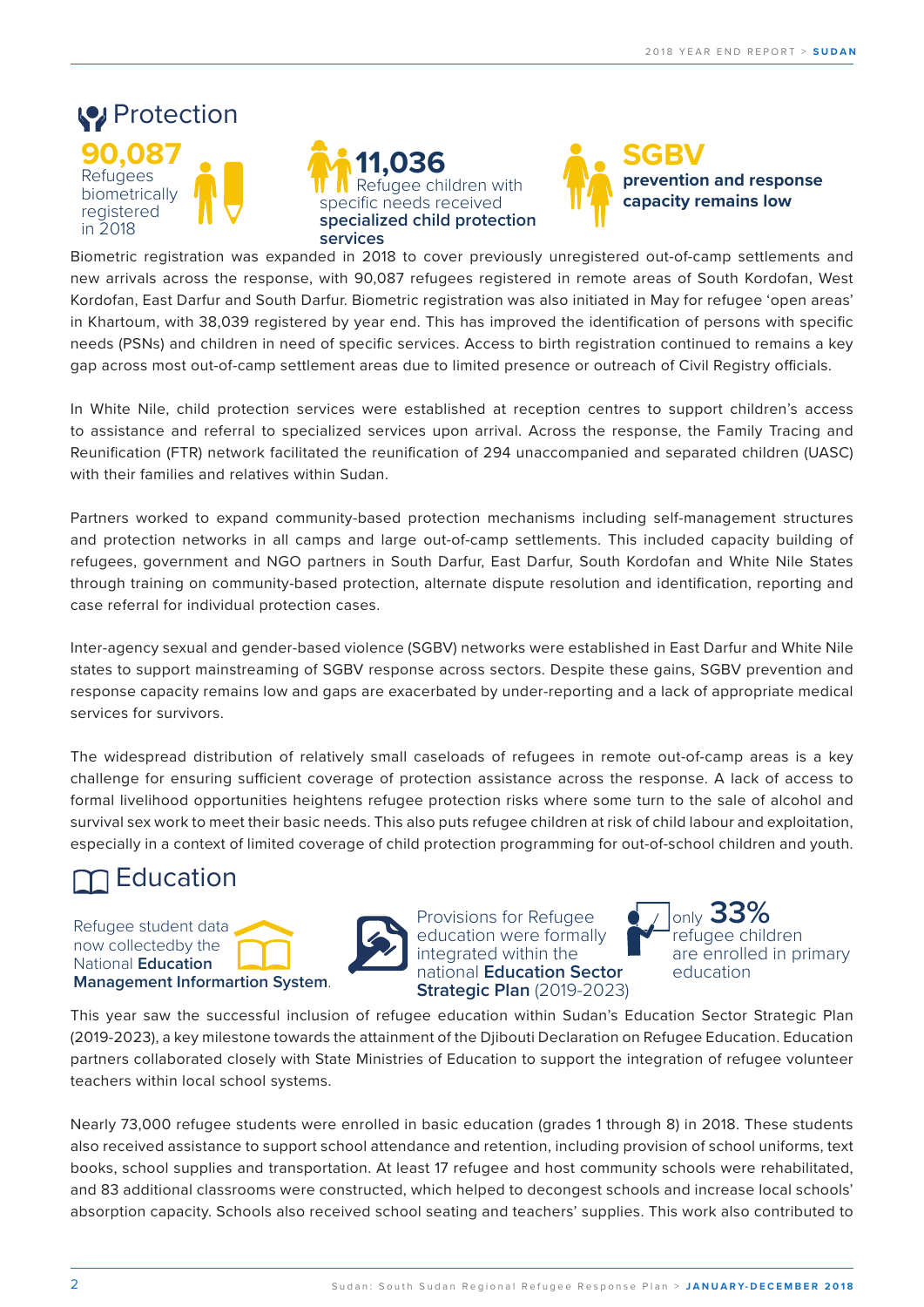**Sudan: 2018 End Year Report**

peaceful coexistence between refugees and host communities across the response.

In Khartoum, basic-school aged refugee children living in Naivasha 'open area' received education assistance for the first time since 2016 along with local school children, including school uniforms and supplies.<br> **SADPS** 

observed for refugees living in out-of-camp settlements, including in Khartoum's 'open areas'. .<br>Despite these efforts, the absorption capacity of public schools in refugee locations remains limited. An estimated expect these enorgy, the absorption eapachy or pablic sensor.<br>271 public schools in Sudan are hosting South Sudanese re total enrolment. Over 65 per cent of refugees are estimated to be out of school, with the lowest enrollment rates **b** south sudditiese reluge **capacity remains low**  1,271 public schools in Sudan are hosting South Sudanese refugees; however, they comprise just 5 per cent of

wat inflation and increased cost of living drove high dropout rates of Rising inflation and increased cost of living drove high dropout rates of country. The situation is compounded by insufficient funding for the South Sudanese refugee education response ocality: The Statellie<br>In 2019 and limited in 2018 and limited livelihoods opportunities.<br>**Supports** ve nign dropout rates of a only **33%** Rising inflation and increased cost of living drove high dropout rates of approximately 89 per cent across the





Between being the bent of relation and getter for rood assistance were reasoned in 2018.<br>335,000 refugees receiving in-kind food assistance each month across the response. متعدد حدة المسابق المسابق على معتقدة المسابق .<br>Between 60-70 per cent of refugees targeted for food assistance were reached in 2018, with an average of over s targeted for food assistance **v** 

Ongoing pipeline breaks and distribution delays interrupted refugee's access to the standard 2,100 Kcal per person per day throughout 2018. lactating women received EDUCATION s interrupted refugee's access to the standard

distribution delays. Out-of-camp settlement areas in South Darfur, North Darfur and the Kordofan States were rribution (م the worst affected by irregular general food distribution (GFD). GFD was relatively sustained for refugee camps<br>in White Nile and East Darfur in White Nile and East Darfur.<br>**3** Pipeline breaks for pulses, oil and salt persisted throughout 2018 and led to ration gaps for key commodities. These breaks were aggravated by transportation challenges linked to fuel shortages in Sudan, leading to food ipeline breaks for pulses, oil and salt persisted throughout 2018 and led to ration gaps for k

Local procurement options and multi-purpose cash initiatives are being pursued to mitigate pipeline breaks in 2019 and beyond. **of South Sudanese Red to mitigate p** 







areas with a reasonable to the control of the control of the control of the control of the control of the control of the control of the control of the control of the control of the control of the control of the control of

Nearly 607,000 health consultations were provided in health clinics in refugee camps and large out-of-camp<br>المصطلح المساحة المساحة المساحة المساحة المساحة المساحة المساحة المساحة المساحة المساحة المساحة المساحة المساح **22 CONSTRUCTED** TO THE CONSTRUCT OF THE CONSTRUCT OF THE CONSTRUCT OF THE CONSTRUCT OF THE CONSTRUCT OF THE CONSTRUCT OF THE CONSTRUCT OF THE CONSTRUCT OF THE CONSTRUCT OF THE CONSTRUCT OF THE CONSTRUCT OF THE CONSTRUCT O of morbidity in 2018 include respiratory tract infections, malaria and acute diarrhoea. Approximately 63 per cent of<br>refugee births were assisted by skilled health personnel in health facilities. Nearly 5,000 refugees were secondary and tertiary health care services as needed. of refugee settlements, including an estimated 16 per cent of consultations provided to host communities. The leading causes hectares assisted by skilled health personnel in health facilities. Nearly 5,000 refugees were provi<br>References

o activative to the terminism of the terminism of the terminism of the terminism of the terminism of the termin<br>The screen and the terminism over the terminism of terminism of the terminism of terminism over the terminism mamamion: An daditional 2,510 pregnant and lactually women (i EW) were dedication mamamion: Nearly 100,000<br>refugee children aged 6-59 months and PLW were provided with nutritional supplements to reduce their risk of Over 63,000 refugee children aged 6-59 months were screened for malnutrition, with over 5,000 treated for malnutrition. An additional 2,318 pregnant and lactating women (PLW) were treated for malnutrition. Nearly 100,000

construction in the construction of the construction in the construction of the construction in the construction of the construction in the construction of the construction of the construction of the construction of the co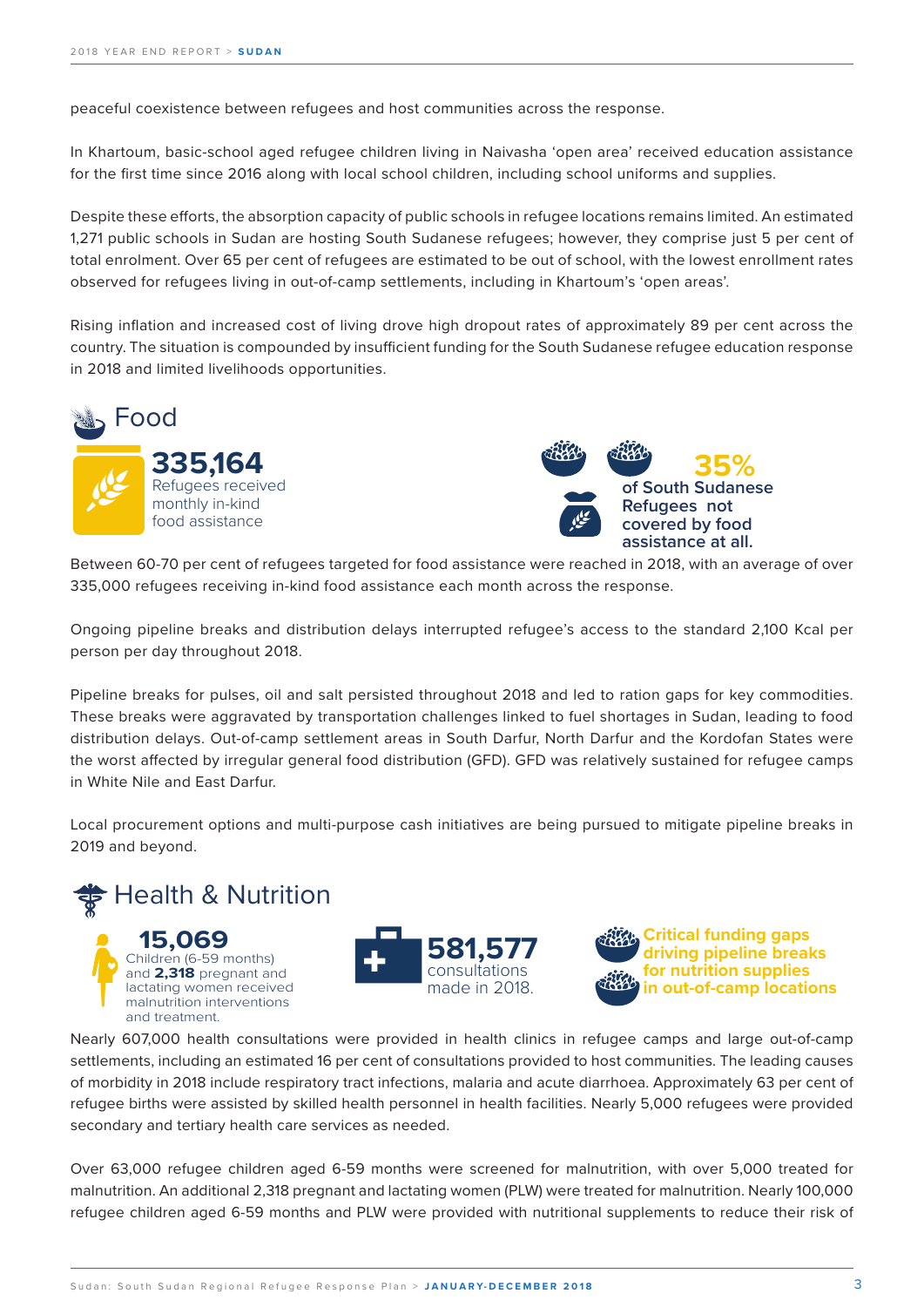malnutrition and support improved nutrition outcomes for refugee households.

In Khartoum's 'open areas', more than 23,000 refugees received primary, secondary or tertiary health services for **335,164** the first time since 2016. Available funding could not fully cover all refugee health service needs.<br>' 's 'open areas', more than 23,000 refugees received primary, secondary or tertiary heal<sup>.</sup> **of teruary riearch**.<br>Les suites sudants

**Strategic Plan** (2019-2023)

Poor infrastructure, insufficient staff and lack of basic equipment were major gaps throughout 2018 that hindered provision of quality health services in refugee locations. Sudan's economic situation has resulted in a significant increase (more than 50 per cent) in cost of medicine, negatively impacting the ability of refugees to meet their health needs. Refugees living in out of the camp locations and in urban areas where there are no health facilities<br>directly supported by humanitarian actors are required to pay for health services themselves. However, a la directly supported by humanitarian actors are required to pay for health services themselves. However, a lack of livelihoods is compounded by rising inflation and increased cost of living, which has further limited refugees' access to healthcare in underserved out-of-camp and urban locations. to nealtricare in underse made in 2018.<br>In 2018 in 2019 in 2019. **in out-of-camp locations**

Livelihoods & Environment





**90%**  South Sudanese refugees living **below the poverty line**

business start-up grants and support, and fisheries and agricultural extension. Over 100,000 refugees were employed during the harvest season with extensive support provided by partners on legal protection and negotiation with<br>landowners, and on peaceful coexistence with host communities. arvest se<br>and on p rdowners, and on pedecidi ce during the harvest season with extensive support provided by p<br>landowners, and on peaceful coexistence with host communities. In 2018, approximately 44,000 refugees received some form of livelihood assistance, including vocational training,

WATER, SANITATION AND HYGIENE in the 'open areas' in the coming years. , with start-up ki<mark>t</mark> **access to be accredited to the providing of the programme. This is the first time livelihoods assisted adequate shelter** delivered for refugee living in the 'open areas' since 2016. This initial project has supported the development of In Khartoum's 'open areas', 300 refugees received vocational and skills development training, with start-up kits provided<br>In Khartoum's 'open areas', 300 refugees received vocational and skills development training, with s to refugees upon their successful completion of the programme. This is the first time livelihoods assistance has been<br>. strategic partnerships with partner organizations with the capacity to support the scale-up of livelihoods interventions

**2** hafirs constructed Recent livelihoods assessments indicate that an estimated 90 per cent of South Sudanese refugees in Sudan are<br>Iiving below the poverty line with monthly income ranging between SDG 500-1.500. A key driver of this situation living below the poverty line, with monthly income ranging between SDG 500-1,500. A key driver of this situation is refugees' limited access to work permits, financing and other documentation needed to access livelihoods and public refugees immediaceess to work permits, imaneing and other docamentation necated to access inclineous and pashe<br>services, including travel permits, land, capital and market access. This also limits the availability of livel as it relates to formal and informal employment.

Expanded access to energy was a key focus of the response in 2018, with 12,356 camp-based refugee households gaining access to energy efficient stoves and charcoal provision. However, this represents just 20 per cent of the total population. Access to energy was also integrated within environmental conservation initiatives, including the planting of 1,256 hectares of forest in East Darfur and White Nile States, including quick-growing species for cooking fuel and Gum Arabic for income generation. These activities also provided 600 jobs for refugees and host communities.

Ongoing fuel shortages have prompted a renewed focus on the use of solarized systems for lighting and generators to ensure sustainability of energy initiatives over the longer term.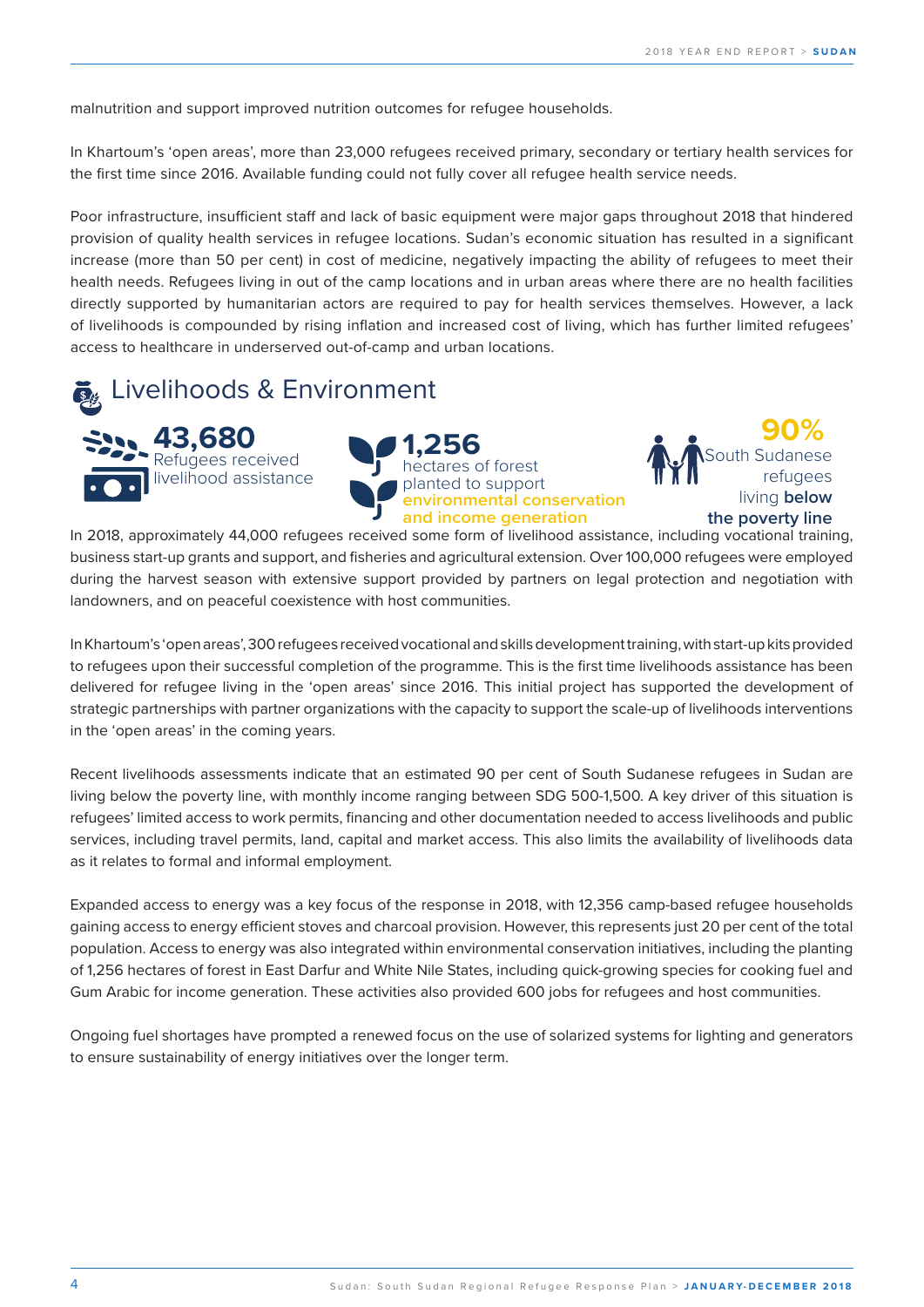

**15,069** The Children Children (6-59 months)

livelihood assistance



**>70%** Refugees in areas with active **Critical functions ack driving pipeline breaks b assistance at all.** 

UNHCR reached 78,589 'newly accessed' refugee households (who had not yet received assistance due to access **adequate shelter 2 p** settlements in West k **1.830 • Comprehensive in Account Community Community Community distribution.**<br> **NFI replenishment, including approximately 10-15 per cent host community distribution.** out-of-camp settlements in West Kordofan. Over 20,000 households in North Darfur and White Nile States received<br>NFI replenishment, including approximately 10-15 per cent host community distribution. adequate shelter<br>An estimated 79 per cent of all new arrivals received NFI assistance (over 98,085 individuals) across the response. erm chrossines registration issues and the rainy season) in Al Lait, North Darfur; El Radom, South Darfur; and smaller restrictions, registration issues and the rainy season) in Al Lait, North Darfur; El Radom, South Darfu ated 79 per cent of all new arrivals received NFI assistance (over 98,085 individuals) across the respo

planted to support the support of the support of the support of the support of the support of the support of t<br>In the support of the support of the support of the support of the support of the support of the support of th

28,788 refugee and host con helping to protect them from the elements, and ensuring physical protection, from the harsh weather conditions in household latrines A total of 28,788 refugee and host community households (over 111,000 individuals) received shelter assistance<br>. East, South, and North Darfur, West and South Kordofan and White Nile States. This brings total shelter coverage **environmental conservation** living **below the 28** per cent for South Sudanese refugees living in states with an active refugee response. 788 refugee and host community households (over 111,000 individuals) received shelter assis

Miranda Gaanderse, Liaison Ocer, gaanders@unhcr.org; Aung Thu Win, IM Ocer, wina@unhcr.org

Durable shelter construction is planned for all refugee households in AI Jameya camp and White Nile camps with land extensions planned, as well as for land extensions in Al Nimir and Kario camps in East Darfur. In Al Jameya<br> **James in White Nils, E20 durable abelians were constructed and ellected to 1954 refugee families. Decreese** camp in White Nile, 529 durable shelters were constructed and allocated to 1,851 refugee families. Progress has been slow due to limited funding, which remains a key barrier to expanding durable shelter coverage for all campbased households. The economic situation has also hindered service delivery across the response due to fuel shortages, as well as liquidity issues slowing the purchase of local materials on local markets. **access**<br>access to ialis a Key Darriel i has also hindered **1** 



**1,830**  household latrines constructed in out-of-camp Refugee locations



In East and South Darfur, two water supply systems were upgraded to solarized systems, in line with the sector's strategy to transition to more sustainable systems. In White Nile, two new water treatment plants were constructed in Al Redis II and Al Jameya camps. Two new haffirs will improve safe water supply access for nearly 25,000 refugees and their host communities in South Kordofan. These will be jointly managed to support peaceful coexistence between refugees and host communities.

Construction of low-cost household latrines was also prioritized to address open defecation and improve latrine access through a transition away from communal latrines and support greater ownership, use and maintenance of latrines by refugee communities, especially in out-of-camp locations. Approximately 12,232 refugees living in out-of-camp locations gained access to household latrines in East, North and South Darfur States, and West and South Kordofan. Over 15,000 camp-based refugees in East Darfur and White Nile also gained access to household latrines in 2018. Scale-up of hygiene promotion campaigns was prioritized to address open defecation and improve latrine use. This contributed to the elimination of open defecation in Buram and El Radom in South Darfur, and Al Nimir camp in East Darfur.

Despite these efforts, an estimated 57 per cent of refugee households are still without access to a latrine. The suspension of latrine desludging activities in White Nile aggravated the latrine gap across all camps except for Al Jameya. Over 64,000 latrines are needed across the response to address the latrine gap, however lack of land in camps and a lack of landowner permission in out-of-camp locations are key challenges. Lack of soap access undermines hygiene promotion, with just 47 per cent of South Sudanese refugee households receiving regular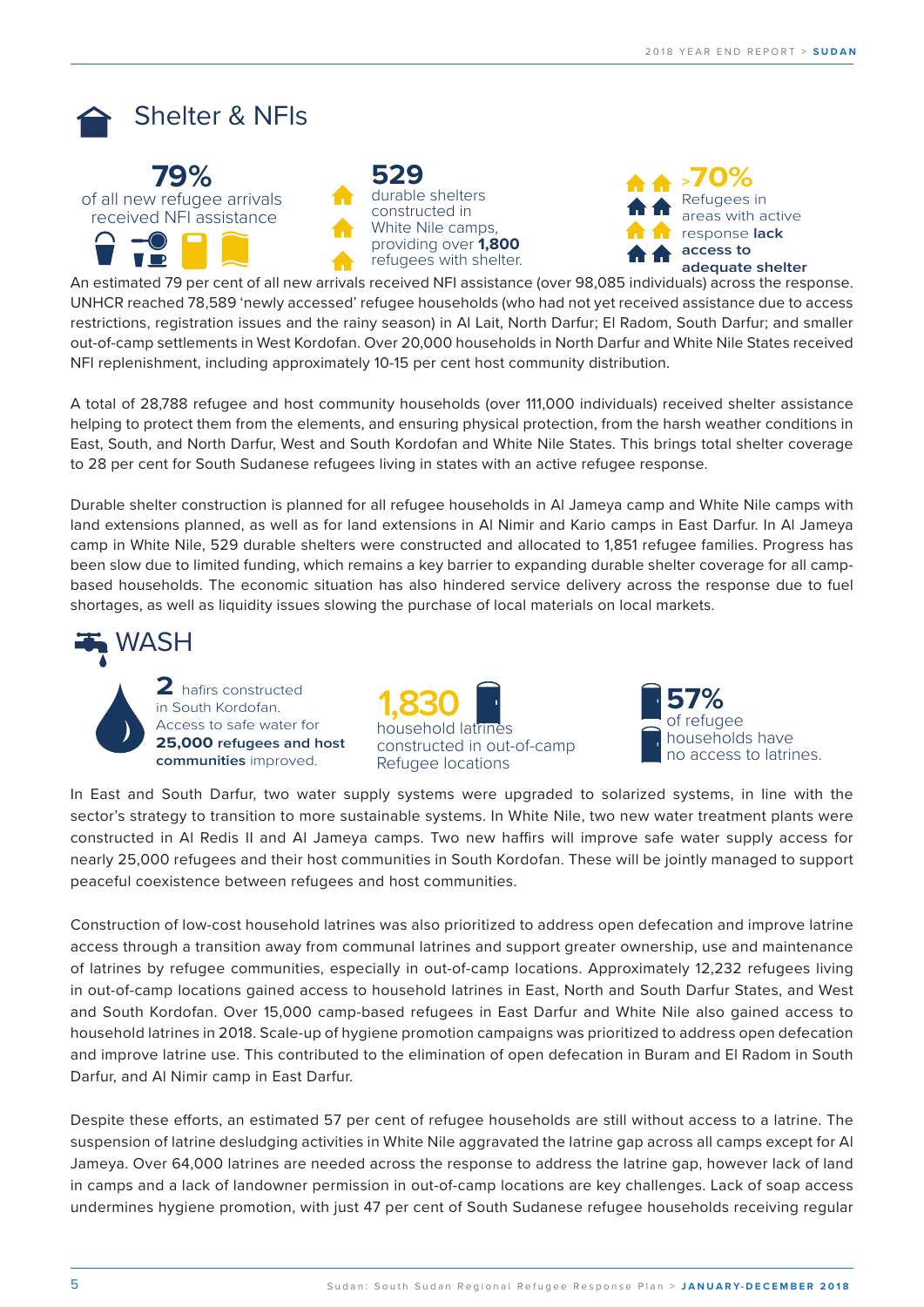soap supplies. Average safe water supply access remains well below the standard a 12 litres per person per day across the response.